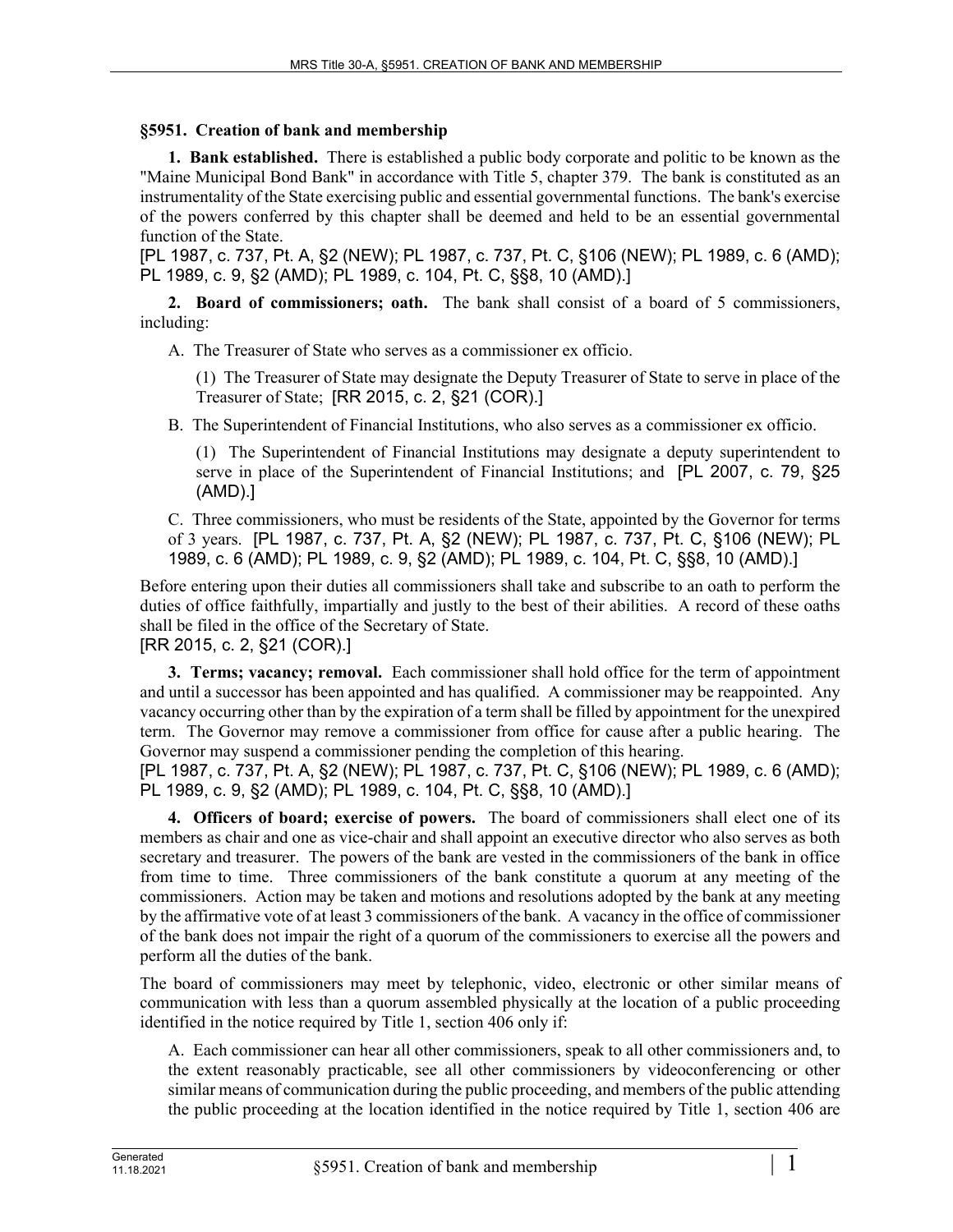able to hear and, to the extent reasonably practicable, see all commissioners participating from other locations by videoconferencing or other similar means of communication; [PL 2015, c. 449, §4 (NEW).]

B. Each commissioner who is not physically present at the location of the public proceeding and who is participating through telephonic, video, electronic or other similar means of communication identifies all persons present at the location from which the commissioner is participating; [PL 2015, c. 449, §4 (NEW).]

C. A commissioner who participates while not physically present at the location of the public proceeding identified in the notice required by Title 1, section 406 does so only when the commissioner's attendance is not reasonably practical. The reason that the commissioner's attendance is not reasonably practical must be stated in the minutes of the meeting; and [PL 2015, c. 449, §4 (NEW).]

D. Each commissioner who is not physically present at the location of the public proceeding and who is participating through telephonic, video, electronic or other similar means of communication has received prior to the public proceeding all documents and materials discussed at the public proceeding, with substantially the same content as those presented at the public proceeding. Documents or other materials made available at the public proceeding may be transmitted to the commissioner not physically present during the public proceeding if the transmission technology is available. Failure to comply with this paragraph does not invalidate an action taken by the bank at the public proceeding. [PL 2015, c. 449, §4 (NEW).]

[PL 2015, c. 449, §4 (AMD).]

**5. Surety bonds required.** Before issuing any bonds or notes under this chapter, each commissioner of the bank must execute a surety bond in the penal sum of \$25,000 and the executive director of the bank must execute a surety bond in the penal sum of \$50,000. The surety bonds must be:

A. Conditioned upon the faithful performance of the duties of the office of the commissioner or executive director; [PL 1987, c. 737, Pt. A, §2 (NEW); PL 1987, c. 737, Pt. C, §106 (NEW); PL 1989, c. 6 (AMD); PL 1989, c. 9, §2 (AMD); PL 1989, c. 104, Pt. C, §§8, 10 (AMD).]

B. Executed by a surety company authorized to transact business in the State as surety; [PL 1987, c. 737, Pt. A, §2 (NEW); PL 1987, c. 737, Pt. C, §106 (NEW); PL 1989, c. 6 (AMD); PL 1989, c. 9, §2 (AMD); PL 1989, c. 104, Pt. C, §§8, 10 (AMD).]

C. Approved by the Attorney General; and [PL 1987, c. 737, Pt. A, §2 (NEW); PL 1987, c. 737, Pt. C, §106 (NEW); PL 1989, c. 6 (AMD); PL 1989, c. 9, §2 (AMD); PL 1989, c. 104, Pt. C, §§8, 10 (AMD).]

D. Filed in the office of the Secretary of State. [PL 1987, c. 737, Pt. A, §2 (NEW); PL 1987, c. 737, Pt. C, §106 (NEW); PL 1989, c. 6 (AMD); PL 1989, c. 9, §2 (AMD); PL 1989, c. 104, Pt. C, §§8, 10 (AMD).]

At all times after the bank issues any bonds or notes, each commissioner of the bank and the executive director shall maintain the surety bonds in full force and effect. The bank shall bear all the costs of these surety bonds.

[PL 1987, c. 737, Pt. A, §2 (NEW); PL 1987, c. 737, Pt. C, §106 (NEW); PL 1989, c. 6 (AMD); PL 1989, c. 9, §2 (AMD); PL 1989, c. 104, Pt. C, §§8, 10 (AMD).]

**6. Compensation.** Each public member of the board of commissioners shall be compensated according to Title 5, chapter 379. All commissioners shall be reimbursed for their reasonable expenses incurred in carrying out their duties under this chapter. Notwithstanding any other law, no officer or employee of the State may be deemed to have forfeited or may forfeit their office or employment or